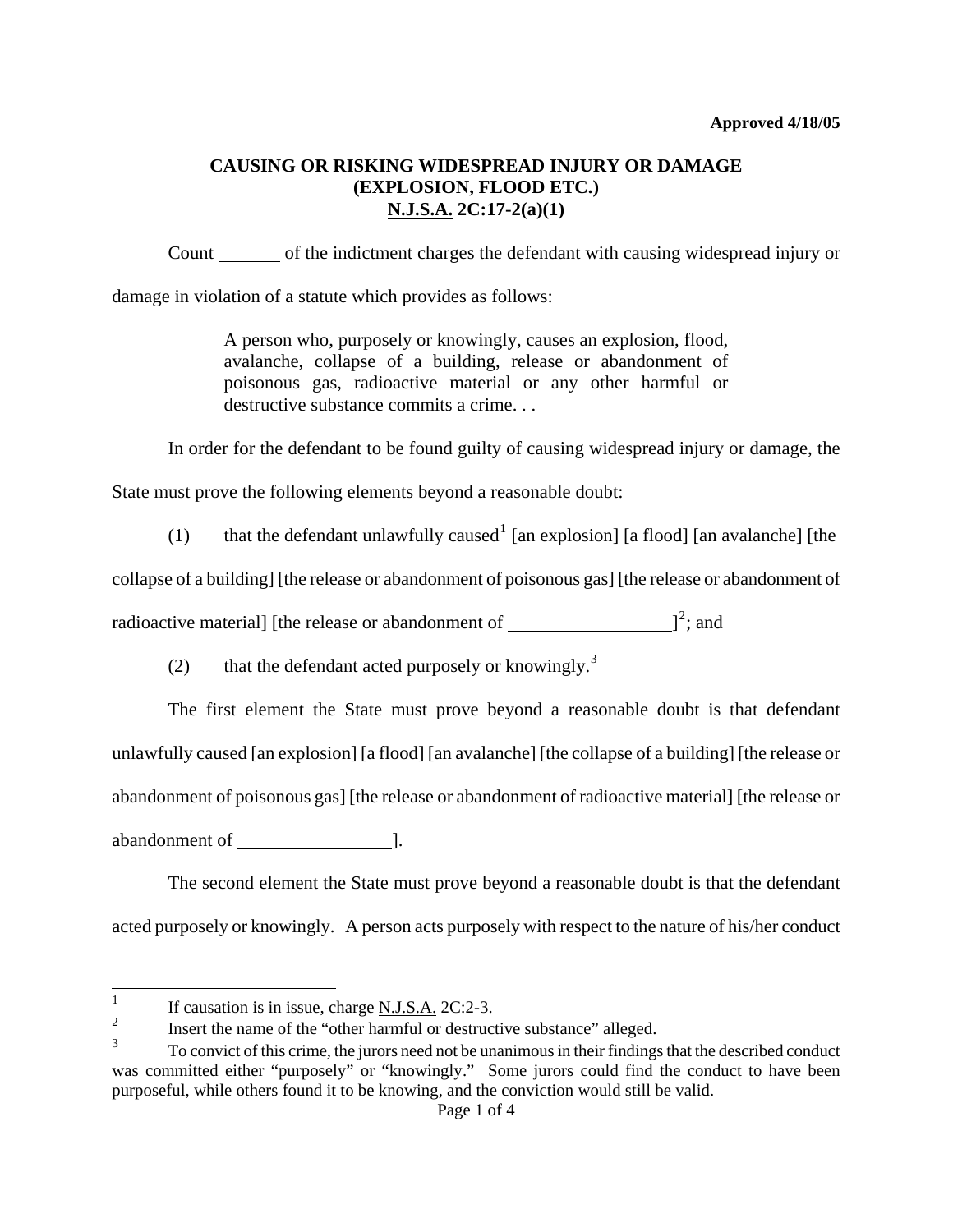#### **CAUSING OR RISKING WIDESPREAD INJURY OR DAMAGE (EXPLOSION, FLOOD) N.J.S.A. 2C:17-2(a)(1)**

or a result thereof if it is his/her conscious object to engage in conduct of that nature or to cause such a result. A person acts purposely with respect to attendant circumstances if he/she is aware of the existence of such circumstances or believes or hopes that they exist. "With purpose," "designed," "with design," or equivalent terms have the same meaning.

A person acts knowingly with respect to the nature of his/her conduct or the attendant circumstances if he/she is aware that his/her conduct is of that nature, or that such circumstances exist, or he/she is aware of a high probability of their existence. A person acts knowingly with respect to a result of his/her conduct if he/she is aware that it is practically certain that his/her conduct will cause such a result.

Purpose and knowledge are conditions of the mind that cannot be seen and can only be determined by inferences drawn from the defendant's conduct, words or acts. It is not necessary for the State to prove the existence of such a mental state by direct evidence such as a statement by the defendant that he/she had a particular purpose or knowledge. It is within the power of the jury to find that the proof of purpose or knowledge has been furnished beyond a reasonable doubt by inferences which you may draw from the nature of the acts and circumstances surrounding the conduct of the defendant as they have been presented in the evidence you have heard and seen in this case.

If the State has failed to prove any one or more of the elements as I have described them to you beyond a reasonable doubt, you must find the defendant not guilty of causing widespread injury or damage. If the State has proven each element beyond a reasonable doubt, you must find the defendant guilty of the crime of causing or risking widespread injury or damage.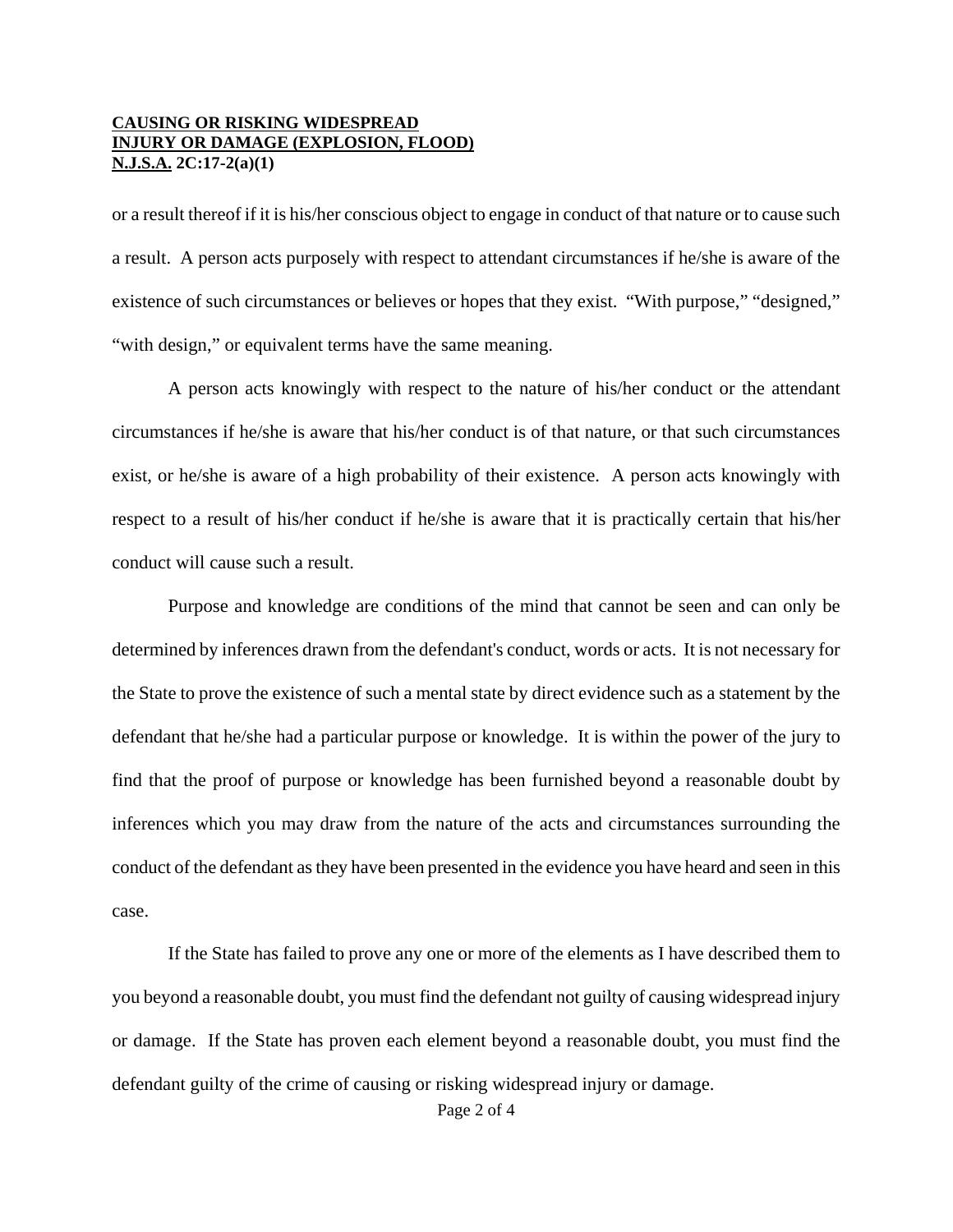### **CAUSING OR RISKING WIDESPREAD INJURY OR DAMAGE (EXPLOSION, FLOOD) N.J.S.A. 2C:17-2(a)(1)**

## **[RECKLESSLY CAUSING WIDESPREAD INJURY OR DAMAGE - USE IF APPLICABLE]**

If you find the defendant not guilty of purposely or knowingly causing widespread injury or damage, you must consider whether or not the State has proven him/her guilty of recklessly causing widespread injury or damage.

In order for the defendant to be found guilty of recklessly causing widespread injury or damage, the State must prove the following elements beyond a reasonable doubt:

(1) that the defendant unlawfully caused<sup>[4](#page-0-3)</sup> [an explosion] [a flood] [an avalanche] [the collapse of a building] [the release or abandonment of poison gas] [the release or abandonment of radioactive material] [the release or abandonment of  $\qquad \qquad$   $]^{5}$  $]^{5}$  $]^{5}$ ; and

(2) that the defendant acted recklessly.

The first element the State must prove beyond a reasonable doubt is that defendant unlawfully caused [an explosion] [a flood] [an avalanche] [the collapse of a building] [the release or abandonment of poisonous gas] [the release or abandonment of radioactive material] [the release or abandonment of ].

The second element the State must prove beyond a reasonable doubt is that the defendant acted recklessly. A person acts recklessly with respect to the nature of his/her conduct or a result thereof when he/she consciously disregards a substantial and unjustifiable risk. The risk must be of such a nature and degree that, considering the nature and purpose of the actor's conduct and the

<span id="page-2-1"></span><span id="page-2-0"></span>4

If causation is in issue, charge N.J.S.A. 2C:2-3.